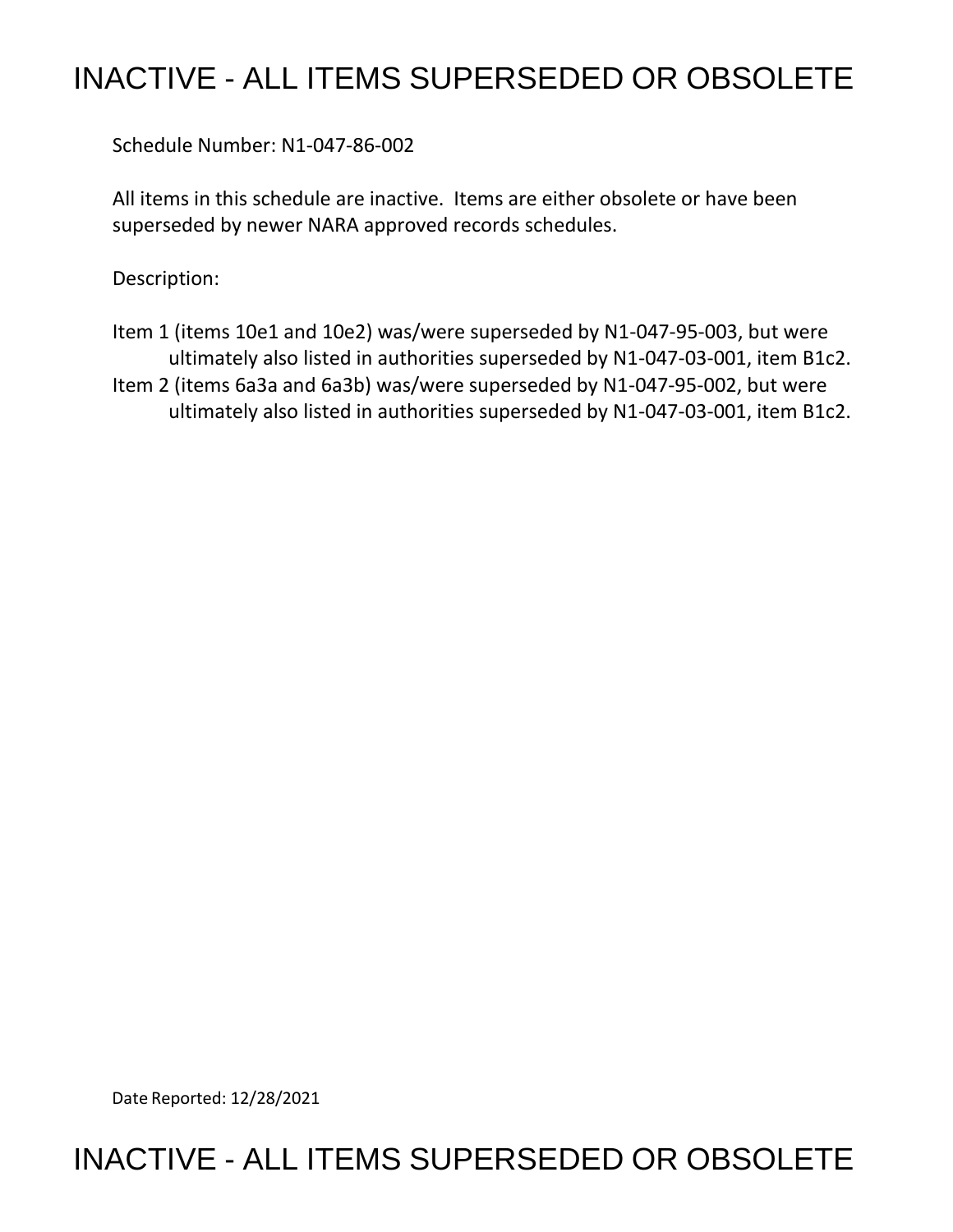| V NARA                                                                                                                                                                                                                                                                                                                                                                                                                                                                                            |                        |                                                                                                                                                                                                                             |                                                              |  |
|---------------------------------------------------------------------------------------------------------------------------------------------------------------------------------------------------------------------------------------------------------------------------------------------------------------------------------------------------------------------------------------------------------------------------------------------------------------------------------------------------|------------------------|-----------------------------------------------------------------------------------------------------------------------------------------------------------------------------------------------------------------------------|--------------------------------------------------------------|--|
| GAO                                                                                                                                                                                                                                                                                                                                                                                                                                                                                               |                        |                                                                                                                                                                                                                             |                                                              |  |
| HHS<br>ำ ≱⊾<br>SSA                                                                                                                                                                                                                                                                                                                                                                                                                                                                                |                        |                                                                                                                                                                                                                             |                                                              |  |
| <b>REQUEST FOR RECORDS DISPOSITION AUTHORITY</b>                                                                                                                                                                                                                                                                                                                                                                                                                                                  |                        | <b>LEAVE BLANK</b>                                                                                                                                                                                                          |                                                              |  |
| (See Instructions on reverse)                                                                                                                                                                                                                                                                                                                                                                                                                                                                     |                        | <b>JOB NO</b><br>N1-47-86-2                                                                                                                                                                                                 |                                                              |  |
| TO GENERAL SERVICES ADMINISTRATION<br>NATIONAL ARCHIVES AND RECORDS SERVICE, WASHINGTON, DC 20408                                                                                                                                                                                                                                                                                                                                                                                                 |                        | DATE RECEIVED<br>$5 - 13 - 86$                                                                                                                                                                                              |                                                              |  |
| 1 FROM (Agency or establishment)                                                                                                                                                                                                                                                                                                                                                                                                                                                                  |                        |                                                                                                                                                                                                                             | NOTIFICATION TO AGENCY                                       |  |
| Health & Human Services<br><b>2 MAJOR SUBDIVISION</b><br>Social Security Administration                                                                                                                                                                                                                                                                                                                                                                                                           |                        | In accordance with the provisions of 44 USC 3303a<br>the disposal request, including amendments, is approved<br>except for items that may be marked "disposition not<br>approved" or "withdrawn" in column 10 If no records |                                                              |  |
| <b>3 MINOR SUBDIVISION</b><br>Office of Central Operations                                                                                                                                                                                                                                                                                                                                                                                                                                        |                        | not required                                                                                                                                                                                                                | are proposed for disposal, the signature of the Archivist is |  |
| 4 NAME OF PERSON WITH WHOM TO CONFER                                                                                                                                                                                                                                                                                                                                                                                                                                                              | <b>5 TELEPHONE EXT</b> | DATE                                                                                                                                                                                                                        | ARCHIVIST OF THE UNITED STATES                               |  |
| Olyn B. Thomas                                                                                                                                                                                                                                                                                                                                                                                                                                                                                    | FTS 934-5770           | $7 - 27 - 87$                                                                                                                                                                                                               |                                                              |  |
| <b>6 CERTIFICATE OF AGENCY REPRESENTATIVE</b>                                                                                                                                                                                                                                                                                                                                                                                                                                                     |                        |                                                                                                                                                                                                                             |                                                              |  |
| I hereby certify that I am authorized to act for this agency in matters pertaining to the disposal of the agency's records,<br>that the records proposed for disposal in this Request of $\Box$ page(s) are not now needed for the business of this<br>agency or will not be needed after the retention periods specified, and that written concurrence from the General<br>Accounting Office, if required under the provisions of Title 8 of the GAO Manual for Guidance of Federal Agencies, is |                        |                                                                                                                                                                                                                             |                                                              |  |

| attached                |                                                                                                                                                                                                                                                                                                                                                                                                   |                                       |                   |                                                 |  |
|-------------------------|---------------------------------------------------------------------------------------------------------------------------------------------------------------------------------------------------------------------------------------------------------------------------------------------------------------------------------------------------------------------------------------------------|---------------------------------------|-------------------|-------------------------------------------------|--|
|                         | submit t <del>ed</del><br>A GAO concurrence $\sum$ is attached, or $\Box$ is unnecessary                                                                                                                                                                                                                                                                                                          |                                       |                   |                                                 |  |
| <b>B DATE</b>           | C SIGNATURE OF AGENCY REPRESENTATIVE                                                                                                                                                                                                                                                                                                                                                              | <b>D TITLE</b>                        |                   |                                                 |  |
| 5/7/86                  | $\mu_{\mu}$ alea<br>George De                                                                                                                                                                                                                                                                                                                                                                     | Department Records Management Officer |                   |                                                 |  |
| 7<br><b>ITEM</b><br>NO. | 8 DESCRIPTION OF ITEM<br>(With Inclusive Dates or Retention Periods)                                                                                                                                                                                                                                                                                                                              |                                       |                   | 10 ACTION<br><b>TAKEN</b><br>(NARS USE<br>ONLY) |  |
|                         | Teriminated Title II Claims with Inactive Overpayment Collections                                                                                                                                                                                                                                                                                                                                 |                                       |                   |                                                 |  |
|                         | These claims folders are for Title II beneficiaries whose claims<br>are terminated but there is an outstanding overpayment. An<br>administrative decision has been made not to pursue overpayment<br>at this time because everyone on the record is in terminated<br>status. However, the folders are being retained in the event<br>that the overpayment may be recoverable at some future date. |                                       |                   |                                                 |  |
|                         | Proposed Retention Period                                                                                                                                                                                                                                                                                                                                                                         |                                       |                   |                                                 |  |
|                         | Wage Earner Only Claim:<br>ı.                                                                                                                                                                                                                                                                                                                                                                     |                                       |                   |                                                 |  |
|                         | Transfer to the Federal Records Center after being identified<br>as terminated. Destroy 40 years thereafter.                                                                                                                                                                                                                                                                                      |                                       |                   |                                                 |  |
|                         | Claims with Auxiliaries:<br>2.                                                                                                                                                                                                                                                                                                                                                                    |                                       |                   |                                                 |  |
|                         | Transfer to the Federal Records Center after being<br>identified as terminated. Destoy 55 years: thereafter                                                                                                                                                                                                                                                                                       |                                       |                   |                                                 |  |
|                         |                                                                                                                                                                                                                                                                                                                                                                                                   |                                       |                   |                                                 |  |
|                         | JCF                                                                                                                                                                                                                                                                                                                                                                                               | 7- 27- 87<br>᠊᠊᠊ᡣ᠍ᢁ᠊᠊᠊᠆               | STANDARD FORM 115 |                                                 |  |

**NSN 7540-00-634-4064 STANDARD FORM 115** (REV 8-83)<br>Prescribed by GSA FPMR (41 CFR) 101-11 4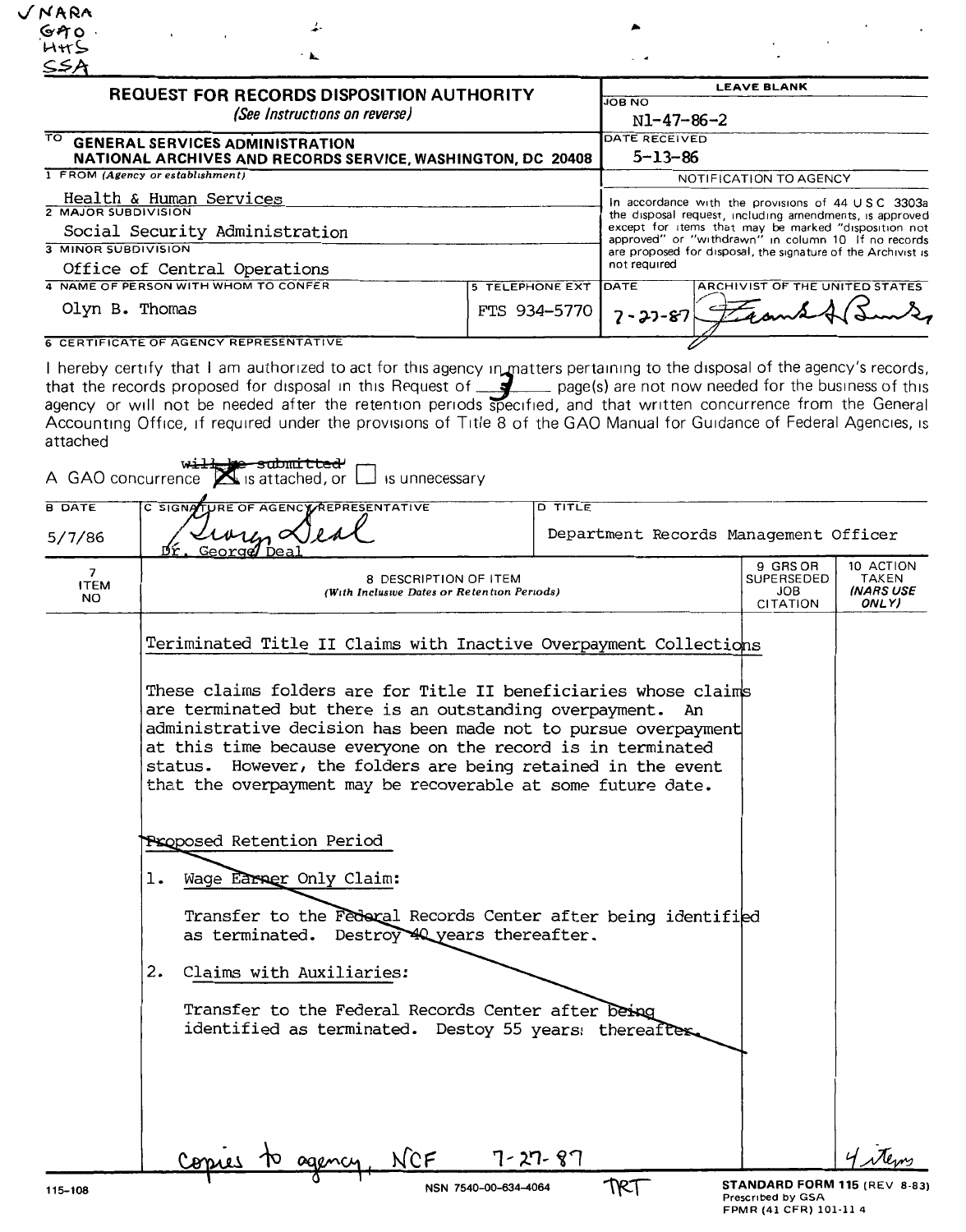|                                   | <b>JOB NO</b><br><b>EXEQUEST FOR RECORDS DISPOSITION AUTHORITY - CONTINUATION</b> |                                            | PAGE                                     |
|-----------------------------------|-----------------------------------------------------------------------------------|--------------------------------------------|------------------------------------------|
|                                   |                                                                                   | $N1 - 47 - 86 - c$                         | 2 of                                     |
| $7^{\circ}$<br><b>ITEM</b><br>NO. | 8 DESCRIPTION OF ITEM<br>(With Inclusive Dates or Retention Periods)              | הO GRS O<br>SUPERSEDED<br>JOB.<br>CITATION | 10 ACTION<br>TAKEN<br>(NARS USE<br>ONLY) |
|                                   | MRM 07                                                                            |                                            |                                          |
|                                   | Schedule 5 Central Operations Files                                               |                                            |                                          |
|                                   | C Program Service Center Files                                                    |                                            |                                          |
| 1.                                | 10<br>Retirement and Survivors Insurance (RSI) Claims<br>Case Files.              |                                            |                                          |
|                                   | <del>-a.thru</del> d.                                                             |                                            |                                          |
|                                   |                                                                                   |                                            |                                          |
|                                   | (No changes in disposition, see NE4-47-83-3)                                      |                                            |                                          |
|                                   | Terminated RSI Claims WITH Inactive<br>е.                                         |                                            |                                          |
|                                   | Overpayment Collections.                                                          |                                            |                                          |
|                                   |                                                                                   |                                            |                                          |
|                                   | (1)<br>Primary Beneficiary Only Claims.                                           |                                            |                                          |
|                                   | Cutoff and transfer to a Federal                                                  |                                            |                                          |
|                                   | X<br>Records Center after being identified                                        |                                            |                                          |
|                                   | as a non-pay status case with an<br>overpayment.                                  |                                            |                                          |
|                                   |                                                                                   |                                            |                                          |
|                                   | Destroy 40 years after cutoff.                                                    |                                            |                                          |
|                                   | (2)<br>Claims With Auxiliaries                                                    |                                            |                                          |
|                                   |                                                                                   |                                            |                                          |
|                                   | Cutoff and transfer to a Federal<br>Records Center after being identified         |                                            |                                          |
|                                   | as a non-pay status case with an                                                  |                                            |                                          |
|                                   | overpayment.                                                                      |                                            |                                          |
|                                   |                                                                                   |                                            |                                          |
|                                   | Destroy 55 years after cutoff.                                                    |                                            |                                          |
|                                   | MRM 07                                                                            |                                            |                                          |
|                                   | Schedule 5 Central Operations Files                                               |                                            |                                          |
|                                   | D Disability Operations Files                                                     |                                            |                                          |
| 2.                                | 6.<br>Disability Insurance (DI) Claims Case Files.<br>а.                          |                                            |                                          |
|                                   | TH Disability Denial Claim.                                                       |                                            |                                          |
|                                   | (No shange in disposition, see NC1-47-                                            |                                            |                                          |
|                                   | $82 - 13$                                                                         |                                            |                                          |
|                                   |                                                                                   |                                            |                                          |
|                                   | (2)<br>Terminated Disability Claims With NO<br>Inactive Overpayment Collections   |                                            |                                          |
|                                   | Pending                                                                           |                                            |                                          |
|                                   |                                                                                   |                                            |                                          |
|                                   | (No change in disposition, see NS1-47-<br>$82 - 13$ .                             |                                            |                                          |
|                                   |                                                                                   |                                            |                                          |
|                                   |                                                                                   |                                            |                                          |
|                                   |                                                                                   |                                            |                                          |

 $\ddot{\phantom{a}}$ 

 $\bullet$ 

 $\sim 10^{-10}$ 

 $\overline{\phantom{a}}$ 

 $\ddot{\phantom{a}}$ 

- -

 $\mathbb{R}^2$ 

 $\overline{\phantom{a}}$ 

 $\overline{a}$